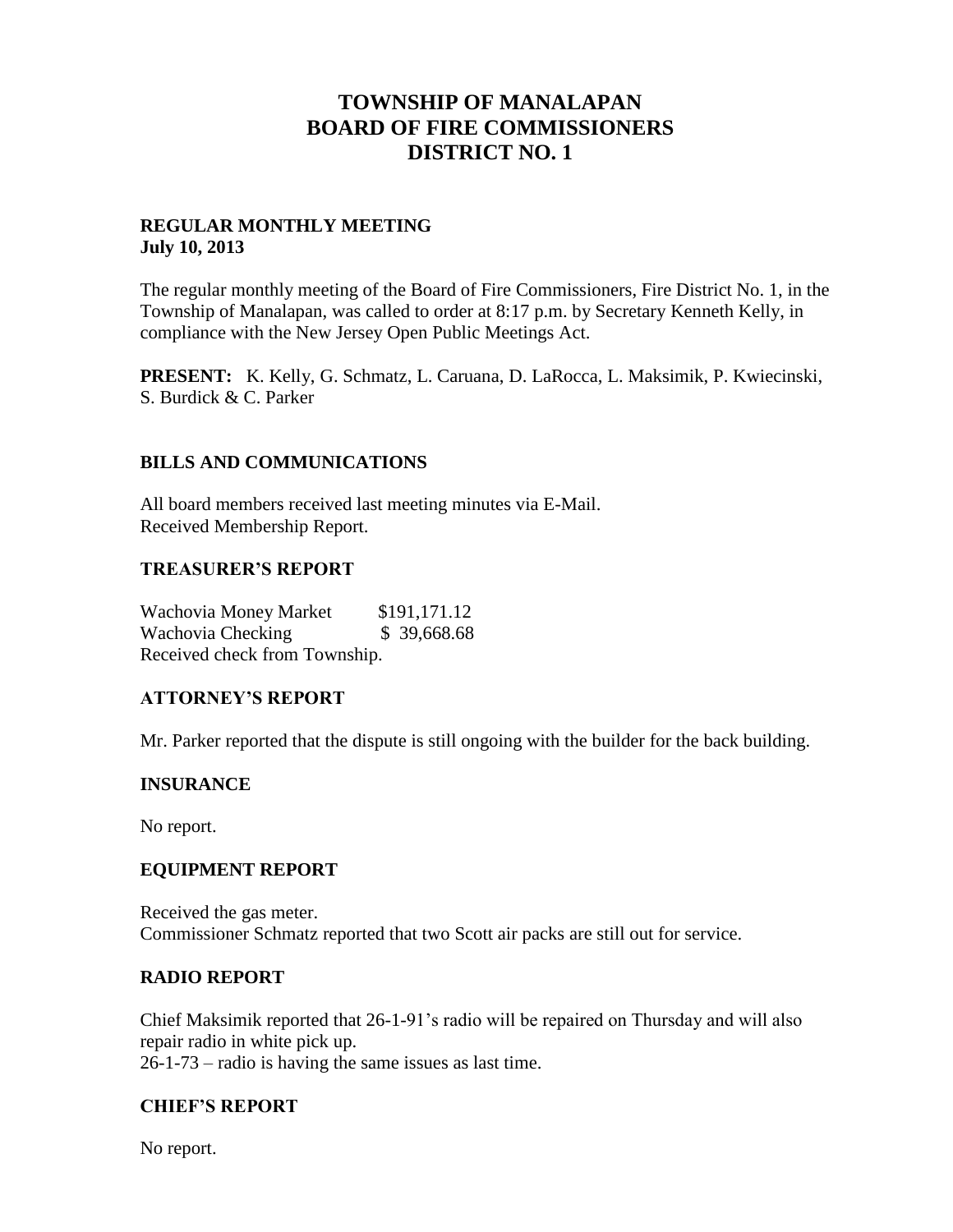# **TRUCK REPORT**

26-1-88 – had brakes done.

26-1-76- need batteries.

Steve Burdick reported that services have begun on the trucks.

Assistant Chief Kwiecinski's truck is in the shop for repairs.

Steve Burdick reported that some of the repairs to 26-1-80 were covered under the warranty. Commissioner LaRocca reported that the float in the generator for the rehab trailer got stuck and flooded the motor with gasoline.

# **ASSOCIATION REPORT**

Steve Burdick discussed the water leaks in the back building that need to be addressed with the manufacturer of the building.

The work on the floor in the back building was completed.

All door issues in the back building have been repaired.

Steve Burdick is checking into issues with the alarm system at the Satellite; issue possibly with phone company.

# **TRUSTEES' REPORT**

No report.

# **OLD BUSINESS**

See attached.

# **NEW BUSINESS**

Commissioner Schmatz made a motion to pay all vouchers; this was seconded by Commissioner LaRocca. All voted aye.

Commissioner Schmatz made a motion not to exceed \$7,500 to replace the lights in the bays at the Main House; this was seconded by Commissioner Caruana. All voted aye.

Commissioner Kelly made a motion not to exceed \$2,000 to purchase fire prevention supplies; this was seconded by Commissioner LaRocca. All voted aye.

Commissioner Kelly made a motion to lease a new copier for \$108.11 a month; this was seconded by Commissioner LaRocca. All voted aye.

Commissioner Schmatz made a motion to purchase 10 replacement helmets; this was seconded by Commissioner Kelly. All voted aye.

Commissioner Schmatz made a motion to purchase one dozen replacement extrication gloves (size large); this was seconded by Commissioner LaRocca. All voted aye.

Commissioner Kelly made a motion to purchase 10 replacement helmet shields; this was seconded by Commissioner LaRocca. All voted aye.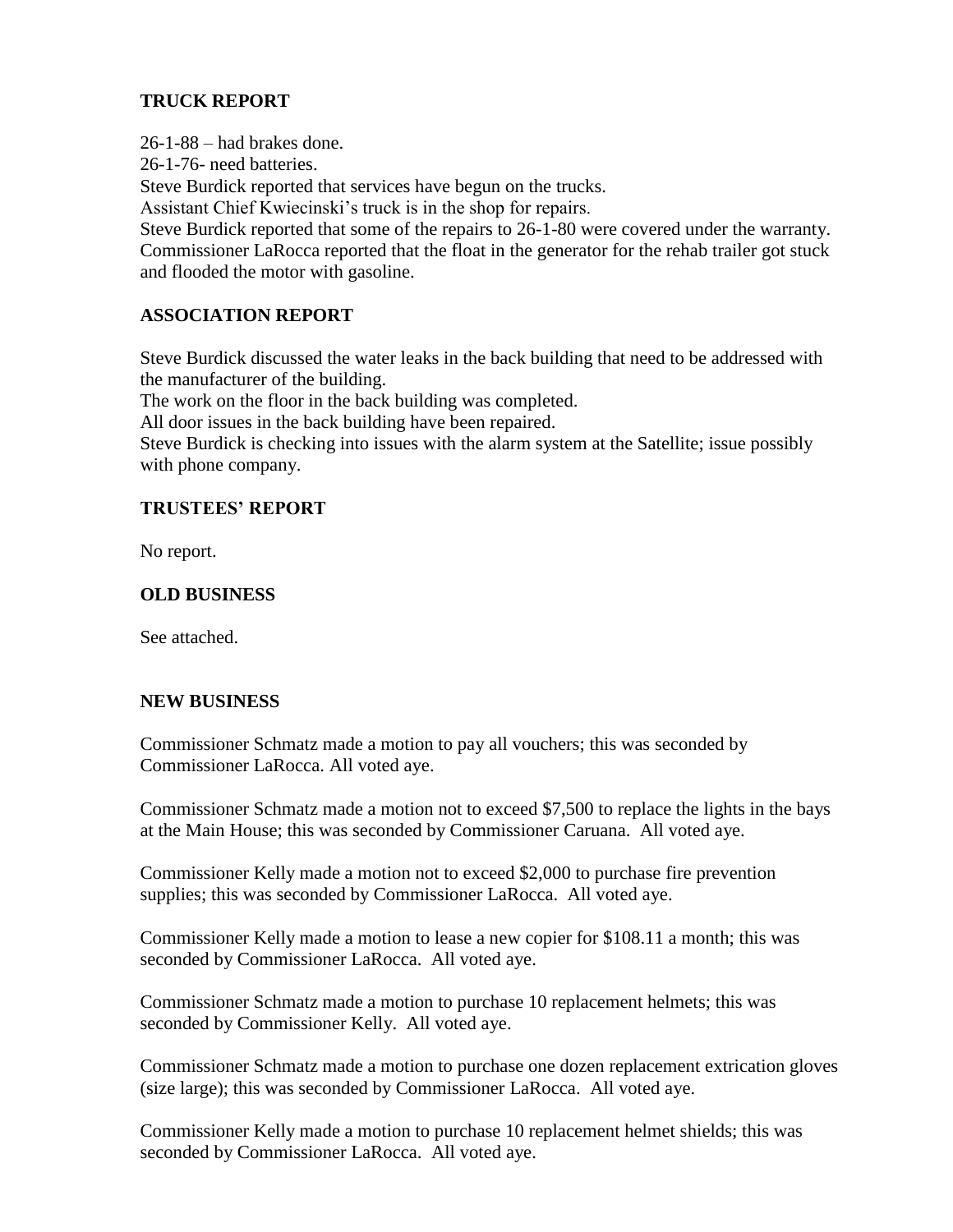Commissioner Schmatz made a motion not to exceed \$3,500 to purchase an Akron quick attack monitor for 26-1-77; this was seconded by Commissioner Kelly. All voted aye.

Commissioner Kelly stated that the audit was received, signed off on, and returned to the State. Received notification from the State that the audit was received.

Meeting opened to the public at 9:02 P.M.

A motion was made by Commissioner Kelly to adjourn; it was second by Commissioner LaRocca and all voted aye.

Meeting adjourned at 9:04 P.M.

 Respectfully submitted, Kenneth Kelly, Clerk